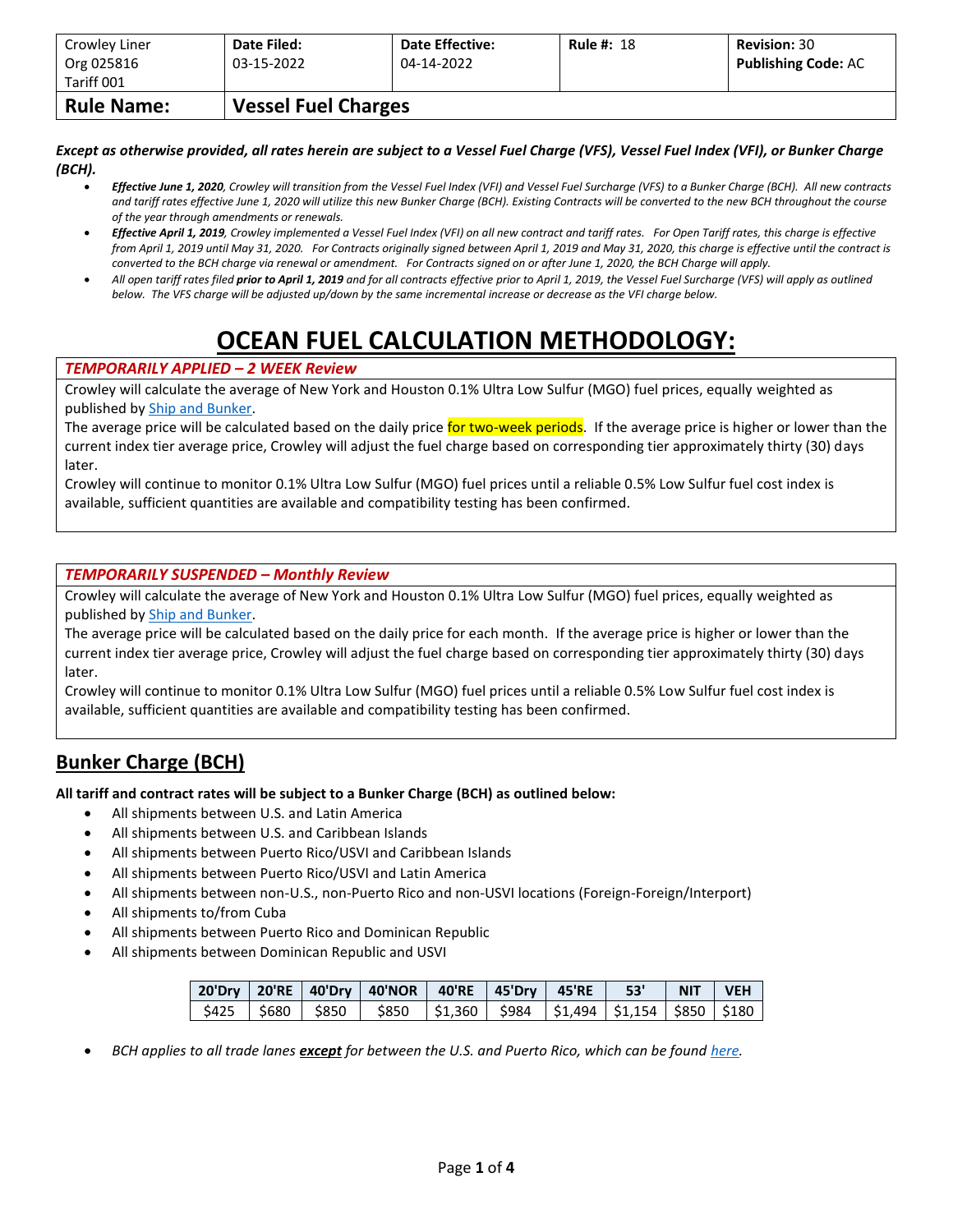| Crowley Liner<br>Org 025816 | Date Filed:<br>03-15-2022  | <b>Date Effective:</b><br>04-14-2022 | <b>Rule #: 18</b> | <b>Revision: 30</b><br><b>Publishing Code: AC</b> |
|-----------------------------|----------------------------|--------------------------------------|-------------------|---------------------------------------------------|
| Tariff 001                  |                            |                                      |                   |                                                   |
| <b>Rule Name:</b>           | <b>Vessel Fuel Charges</b> |                                      |                   |                                                   |

|              | <b>Price Range - Per Metric Ton</b> | <b>BUNKER CHARGE TABLE</b> |               |       |                |               |       |               |         |            |                 |
|--------------|-------------------------------------|----------------------------|---------------|-------|----------------|---------------|-------|---------------|---------|------------|-----------------|
| <b>Start</b> | <b>End</b>                          | 20'                        | <b>20' RE</b> | 40'   | <b>40' NOR</b> | <b>40' RE</b> | 45'   | <b>45' RE</b> | 53'     | <b>NIT</b> | <b>Vehicles</b> |
| \$0          | \$499                               | \$100                      | \$160         | \$200 | \$200          | \$320         | \$230 | \$350         | \$270   | \$200      | \$50            |
| \$500        | \$549                               | \$125                      | \$200         | \$250 | \$250          | \$400         | \$288 | \$438         | \$338   | \$250      | \$60            |
| \$550        | \$599                               | \$150                      | \$240         | \$300 | \$300          | \$480         | \$346 | \$526         | \$406   | \$300      | \$70            |
| \$600        | \$649                               | \$175                      | \$280         | \$350 | \$350          | \$560         | \$404 | \$614         | \$474   | \$350      | \$80            |
| \$650        | \$699                               | \$200                      | \$320         | \$400 | \$400          | \$640         | \$462 | \$702         | \$542   | \$400      | \$90            |
| \$700        | \$749                               | \$225                      | \$360         | \$450 | \$450          | \$720         | \$520 | \$790         | \$610   | \$450      | \$100           |
| \$750        | \$799                               | \$250                      | \$400         | \$500 | \$500          | \$800         | \$578 | \$878         | \$678   | \$500      | \$110           |
| \$800        | \$849                               | \$275                      | \$440         | \$550 | \$550          | \$880         | \$636 | \$966         | \$746   | \$550      | \$120           |
| \$850        | \$899                               | \$300                      | \$480         | \$600 | \$600          | \$960         | \$694 | \$1,054       | \$814   | \$600      | \$130           |
| \$900        | \$949                               | \$325                      | \$520         | \$650 | \$650          | \$1,040       | \$752 | \$1,142       | \$882   | \$650      | \$140           |
| \$950        | \$999                               | \$350                      | \$560         | \$700 | \$700          | \$1,120       | \$810 | \$1,230       | \$950   | \$700      | \$150           |
| \$1,000      | \$1.049                             | \$375                      | \$600         | \$750 | \$750          | \$1,200       | \$868 | \$1,318       | \$1,018 | \$750      | \$160           |

*\*\*Abbreviated scale. Will continue past \$1049*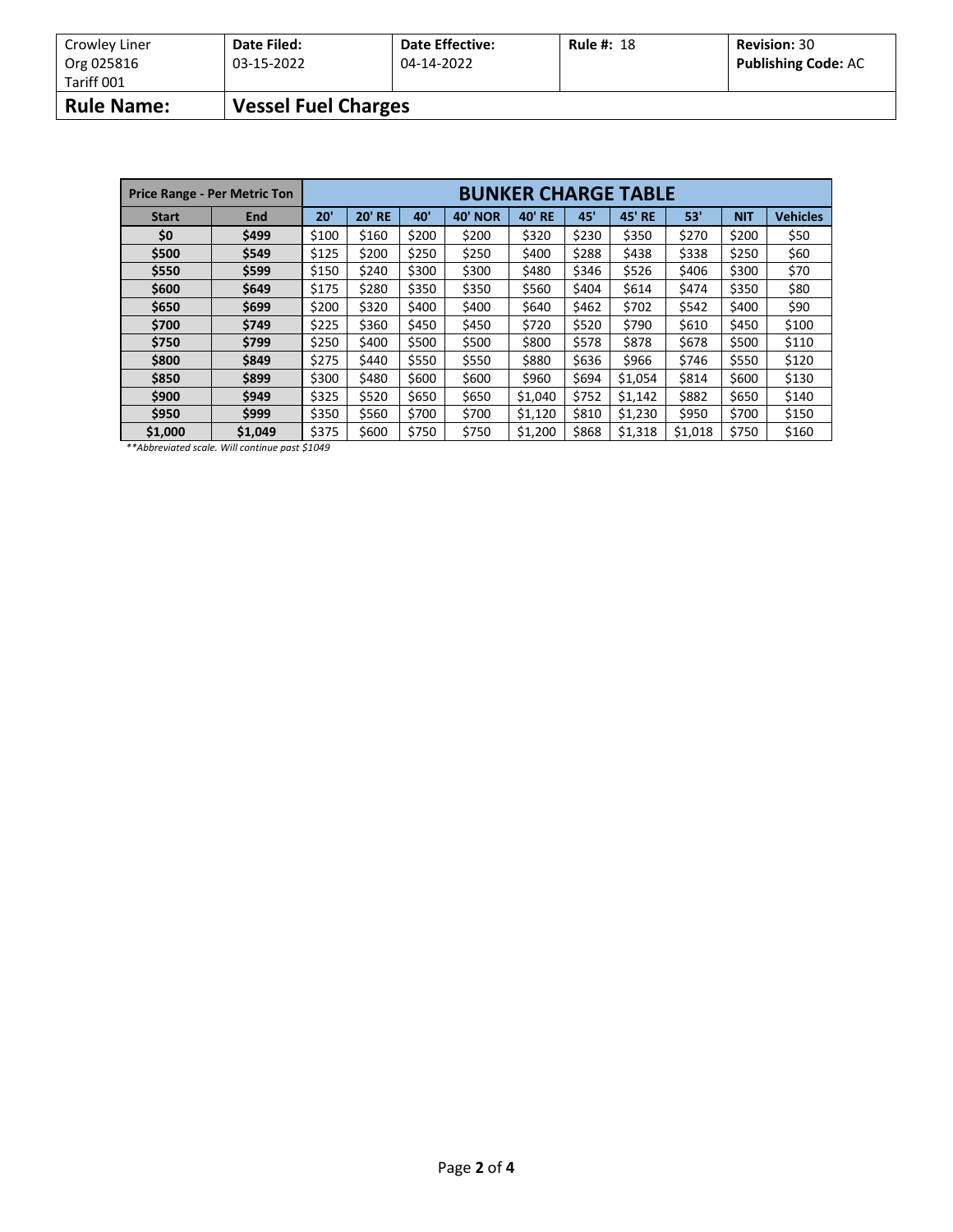| Crowley Liner<br>Org 025816 | Date Filed:<br>03-15-2022  | <b>Date Effective:</b><br>04-14-2022 | <b>Rule #: 18</b> | <b>Revision: 30</b><br><b>Publishing Code: AC</b> |
|-----------------------------|----------------------------|--------------------------------------|-------------------|---------------------------------------------------|
| Tariff 001                  |                            |                                      |                   |                                                   |
| <b>Rule Name:</b>           | <b>Vessel Fuel Charges</b> |                                      |                   |                                                   |

### **Vessel Fuel Index (VFI)**

**All tariff and contract rates will be subject to a Vessel Fuel Index (VFI) charge as outlined below:**

- All shipments between U.S. and Latin America
- All shipments between U.S. and Caribbean Islands
- All shipments between Puerto Rico/USVI and Caribbean Islands
- All shipments between Puerto Rico/USVI and Latin America
- All shipments between non-U.S., non-Puerto Rico and non-USVI locations (Foreign-Foreign/Interport)
- All shipments to/from Cuba
- All shipments between Puerto Rico and Dominican Republic
- All shipments between Dominican Republic and USVI

|  | 20'Dry   20'RE   40'Dry   40'NOR   40'RE   45'Dry   45'RE   53'                                           |  |  | NIT VEH |  |  |
|--|-----------------------------------------------------------------------------------------------------------|--|--|---------|--|--|
|  | $\frac{1}{2}$ \$650   \$958   \$1,300   \$1,300   \$1,915   \$1,488   \$2,123   \$1,748   \$1,300   \$218 |  |  |         |  |  |

• *VFI applies to all trade lanes except for between the U.S. and Puerto Rico, which can be foun[d here.](https://www.crowley.com/logistics/resources/rates-tariffs/stb/#18-1-vessel-fuel-surcharge-between-the-continental-us-and-puerto-rico)*

|              | <b>Price Range - Per Metric Ton</b> | VESSEL FUEL INDEX TABLE |               |         |                |               |         |               |         |            |                 |
|--------------|-------------------------------------|-------------------------|---------------|---------|----------------|---------------|---------|---------------|---------|------------|-----------------|
| <b>Start</b> | <b>End</b>                          | 20'                     | <b>20' RE</b> | 40'     | <b>40' NOR</b> | <b>40' RE</b> | 45'     | <b>45' RE</b> | 53'     | <b>NIT</b> | <b>Vehicles</b> |
| \$0          | \$499                               | \$325                   | \$438         | \$650   | \$650          | \$875         | \$734   | \$979         | \$864   | \$650      | \$88            |
| \$500        | \$549                               | \$350                   | \$478         | \$700   | \$700          | \$955         | \$792   | \$1,067       | \$932   | \$700      | \$98            |
| \$550        | \$599                               | \$375                   | \$518         | \$750   | \$750          | \$1,035       | \$850   | \$1,155       | \$1,000 | \$750      | \$108           |
| \$600        | \$649                               | \$400                   | \$558         | \$800   | \$800          | \$1,115       | \$908   | \$1,243       | \$1,068 | \$800      | \$118           |
| \$650        | \$699                               | \$425                   | \$598         | \$850   | \$850          | \$1,195       | \$966   | \$1,331       | \$1,136 | \$850      | \$128           |
| \$700        | \$749                               | \$450                   | \$638         | \$900   | \$900          | \$1,275       | \$1,024 | \$1,419       | \$1,204 | \$900      | \$138           |
| \$750        | \$799                               | \$475                   | \$678         | \$950   | \$950          | \$1,355       | \$1,082 | \$1,507       | \$1,272 | \$950      | \$148           |
| \$800        | \$849                               | \$500                   | \$718         | \$1,000 | \$1,000        | \$1,435       | \$1,140 | \$1,595       | \$1,340 | \$1,000    | \$158           |
| \$850        | \$899                               | \$525                   | \$758         | \$1,050 | \$1,050        | \$1,515       | \$1,198 | \$1,683       | \$1,408 | \$1,050    | \$168           |
| \$900        | \$949                               | \$550                   | \$798         | \$1,100 | \$1,100        | \$1,595       | \$1,256 | \$1,771       | \$1,476 | \$1,100    | \$178           |
| \$950        | \$999                               | \$575                   | \$838         | \$1,150 | \$1,150        | \$1,675       | \$1,314 | \$1,859       | \$1,544 | \$1,150    | \$188           |
| \$1,000      | \$1,049                             | \$600                   | \$878         | \$1,200 | \$1,200        | \$1,755       | \$1,372 | \$1,947       | \$1,612 | \$1,200    | \$198           |

*\*\*Abbreviated scale. Will continue past \$1049*